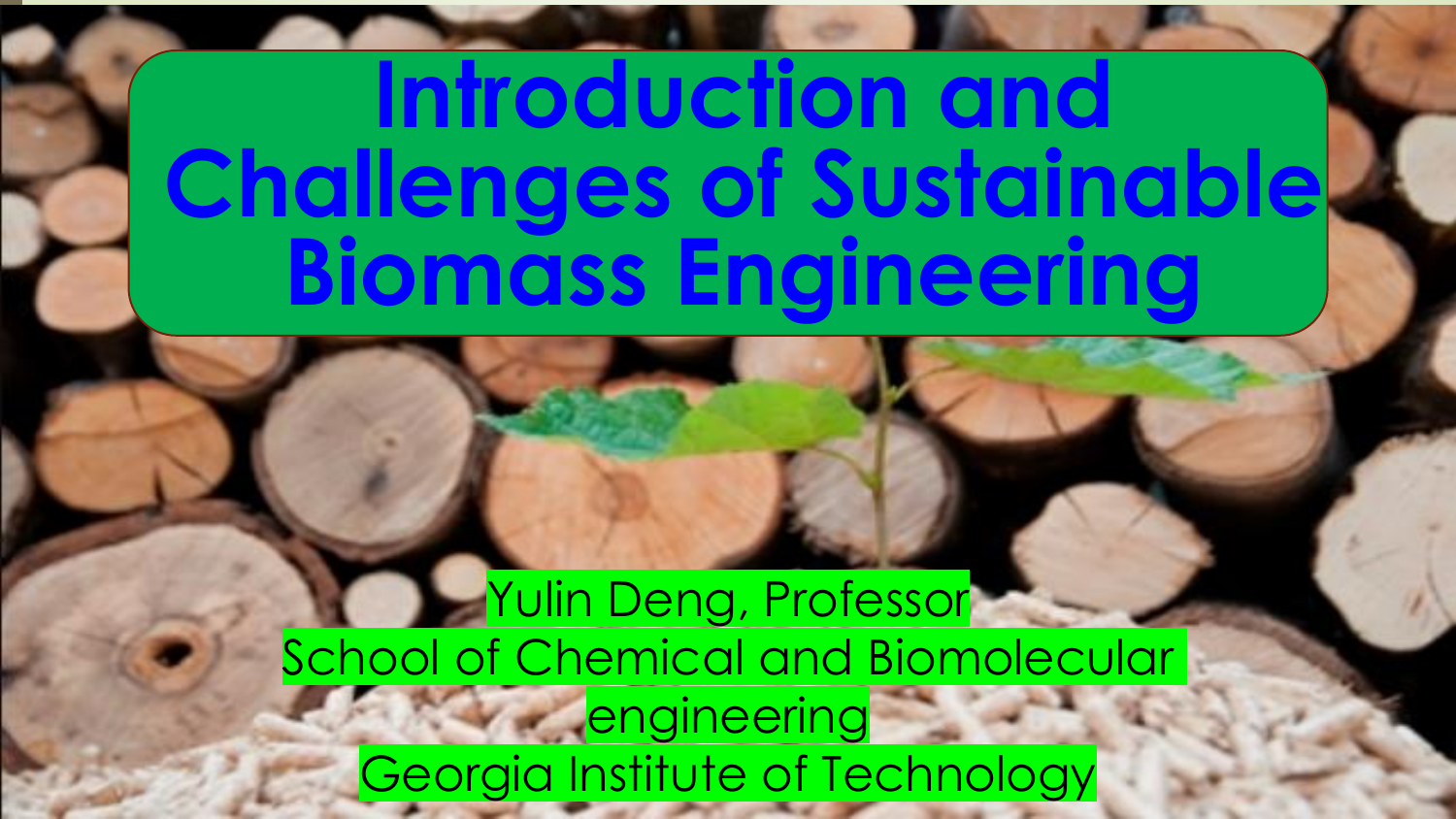# Biomass Engineering

- **Biomass for heat and electricity**
- **Biomass for fuel**
- **Biomass for materials**
- **Biomass for chemicals**
- **Biomass for foods**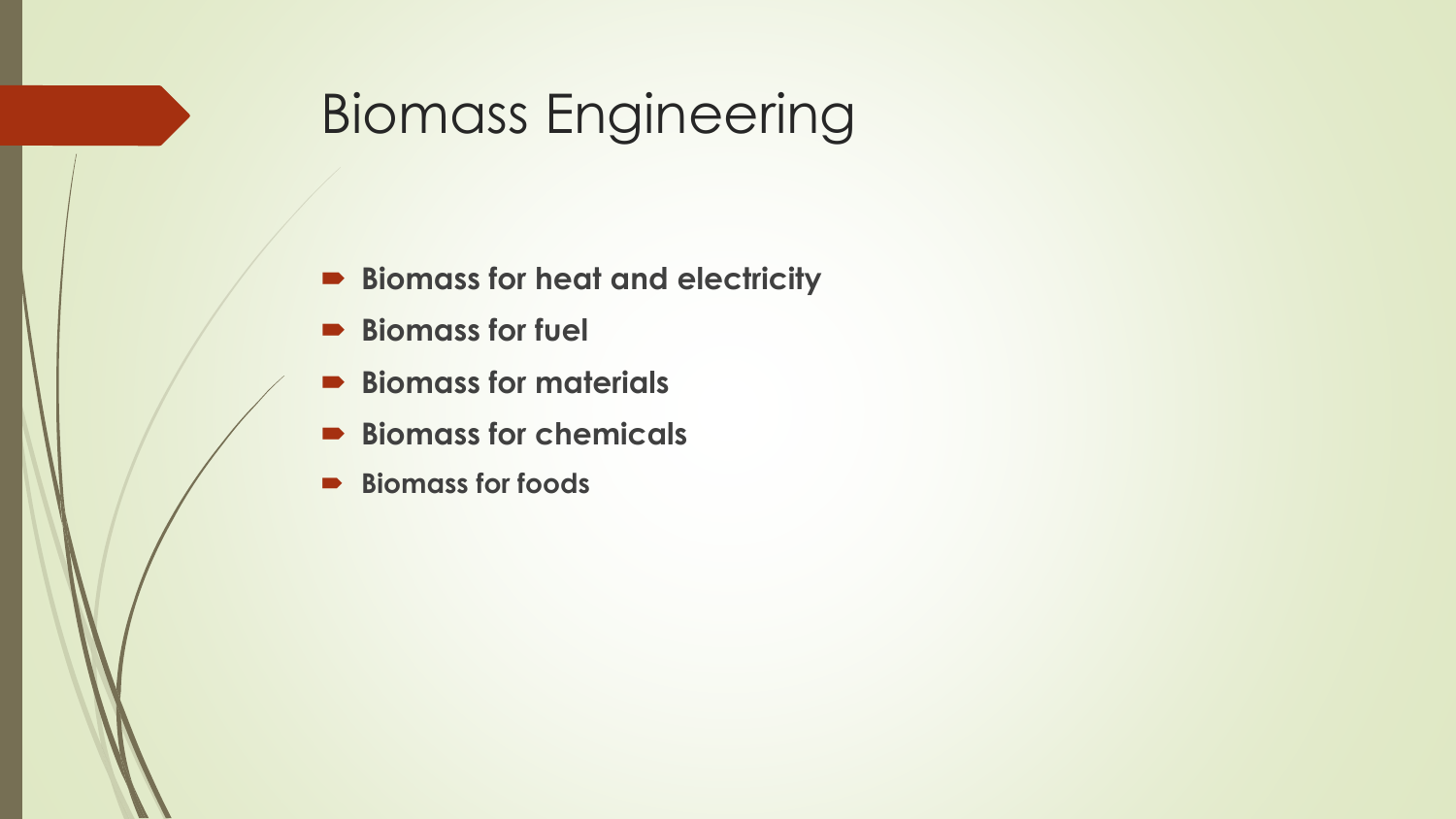## Biomass for energy (electricity)

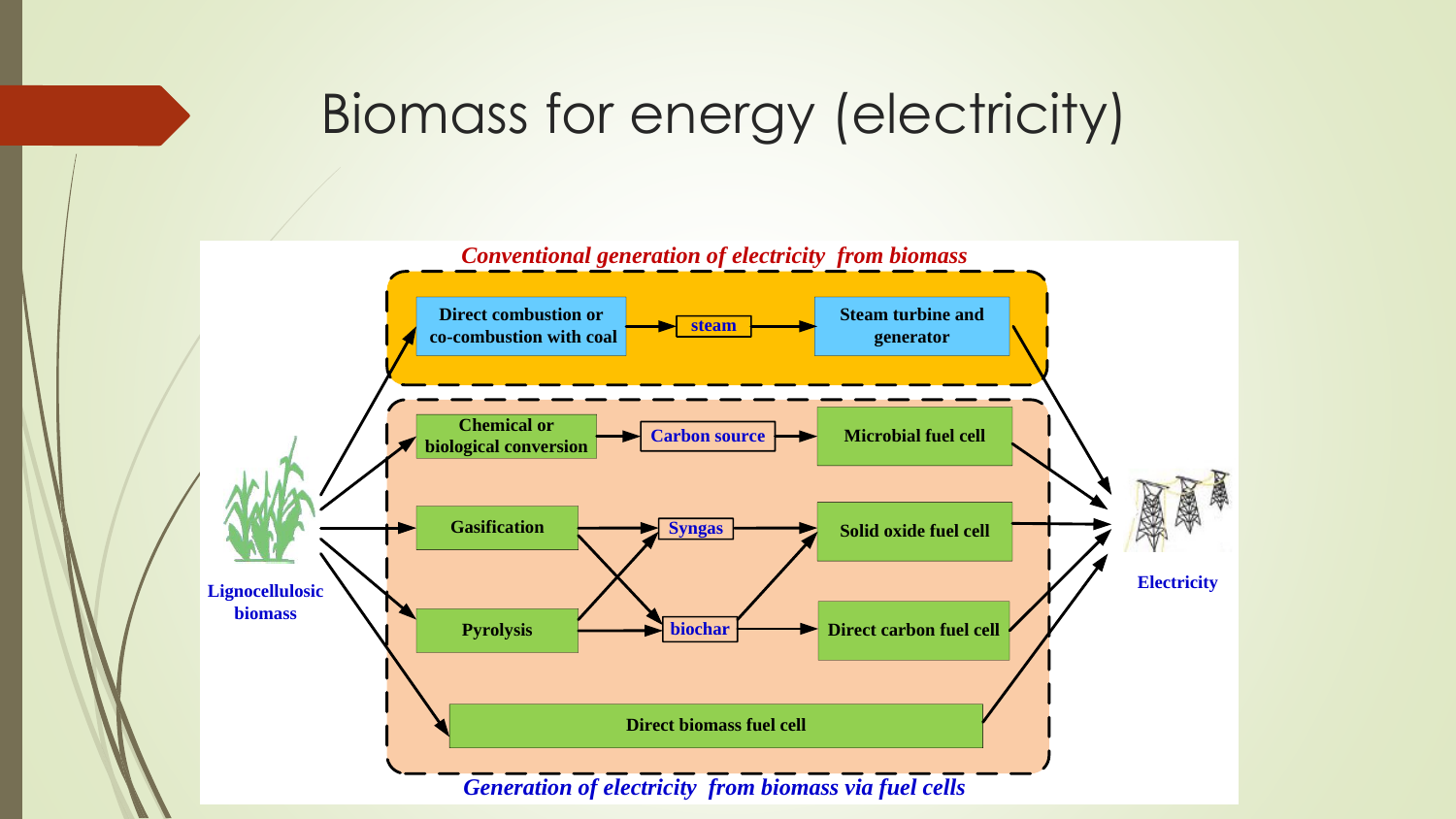### biomass for fuels

**Algal biofuel** 

**Fats esterification** 





**PROTIEN** 

**BIODIESEI** 

RENEWABLE

**GLYCERIN**<br>PRODUCTS

OIL<br>EXTRACTIOI

Ethanol from crops and lignocellulosic materials

Pyrolysis of lignocellulose



**Biggest challenges: improve yield, selectivity, upgrading, and separation**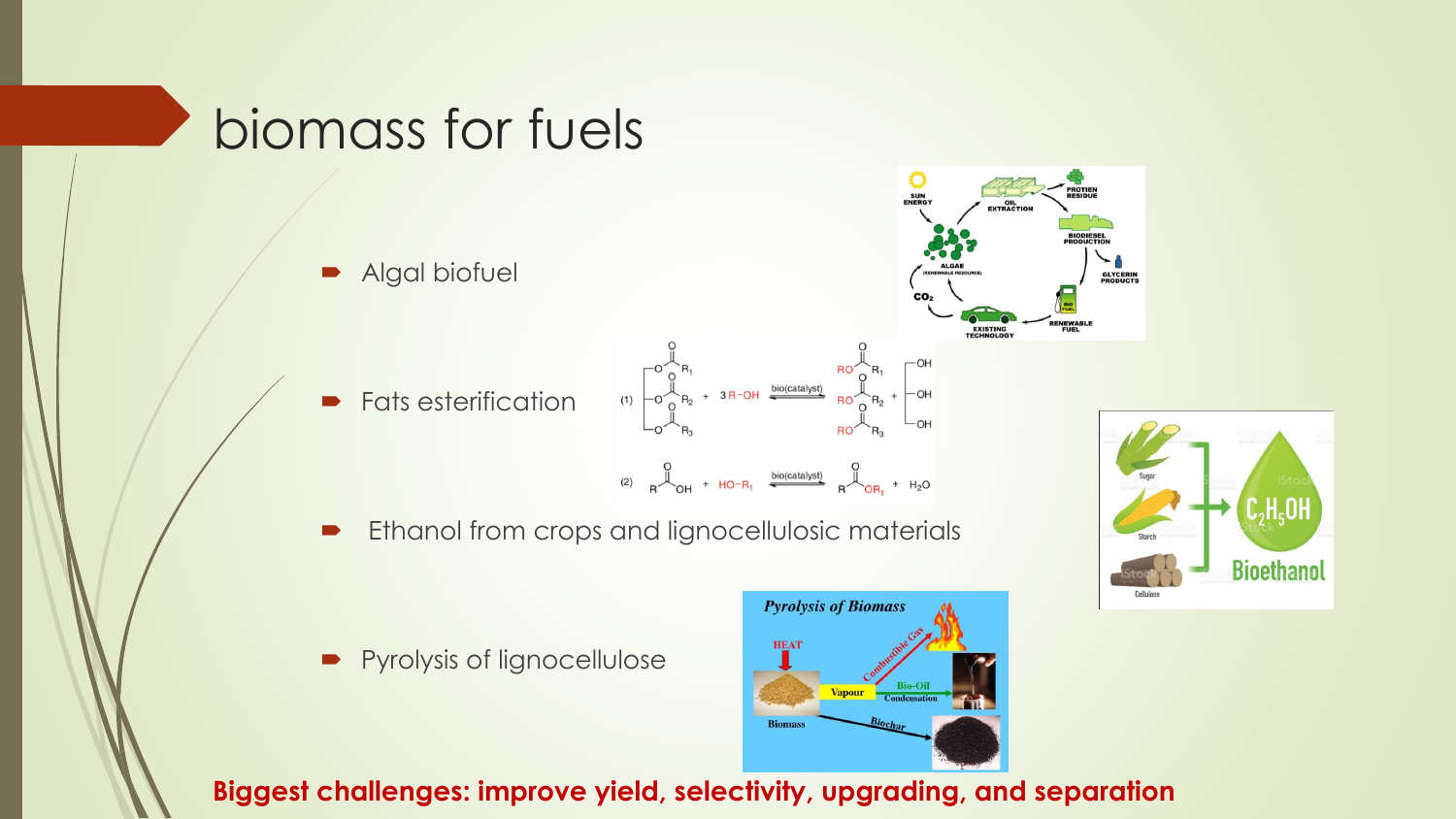## Biomass for chemicals

Convert cellulose to chemicals



Convert hemicellulose to chemicals BAIL, heat hemicellulose BAIL, heat  $-3H<sub>2</sub>O$ Convert lignin to chemicals furfural Minor product Major product



**Biggest challenges: depolymerization, selectivity, and separation**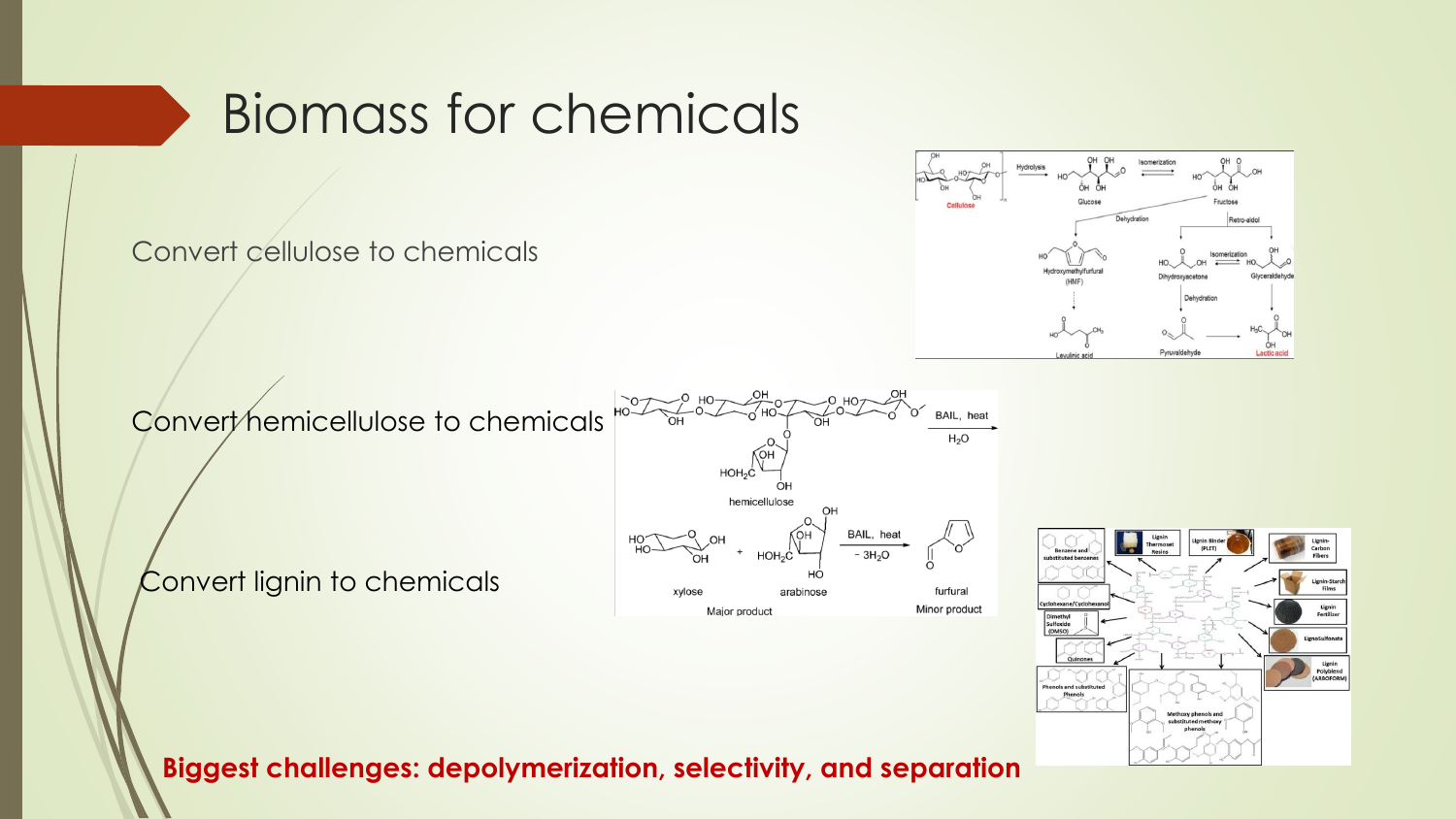- **Building materials**
- **Paper packages**
- Laminate materials such as floor
- Composites
- Plastics
- **Fibers and carbon fibers**
- **Foams**
- **•** Activated carbons
- Nanomaterials
- **Absorbents**







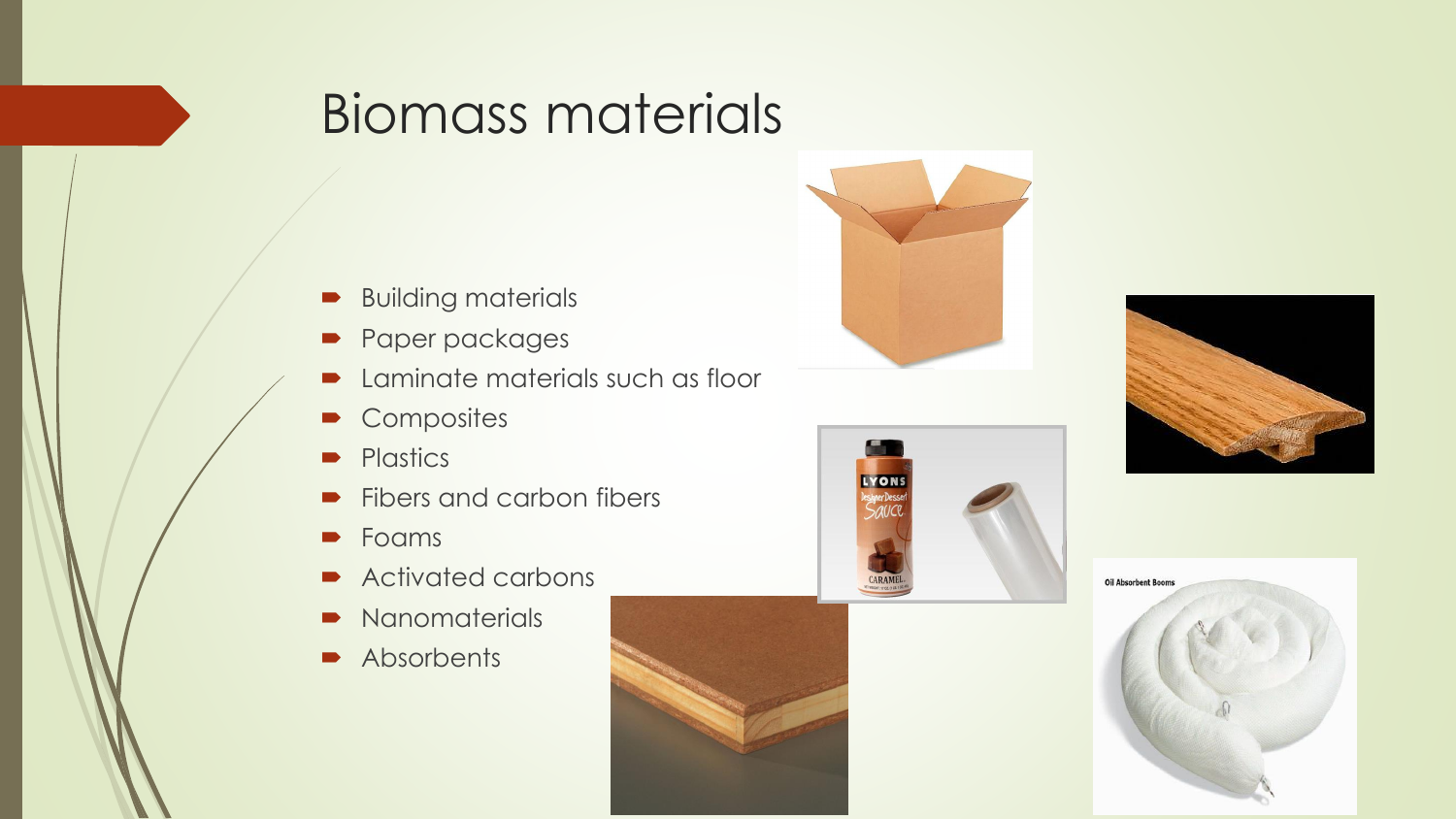#### Paper packages

- The **paper packaging** market was valued at USD 69.91 billion in 2019, and is anticipated to reach USD 88.73 billion by 2025
- Problems:
	- $\blacktriangleright$  Strengths at high humility
	- Moisture and liquid barrier
	- Recycling of polymer coated packages
	- **Drying energy during papermaking**

#### Laminate materials

- Glob market: USD 2.06 billion by the end of 2027
- Flooring, windows, doors and other building materials
- **Problems: Still use large amount of petroleum binders**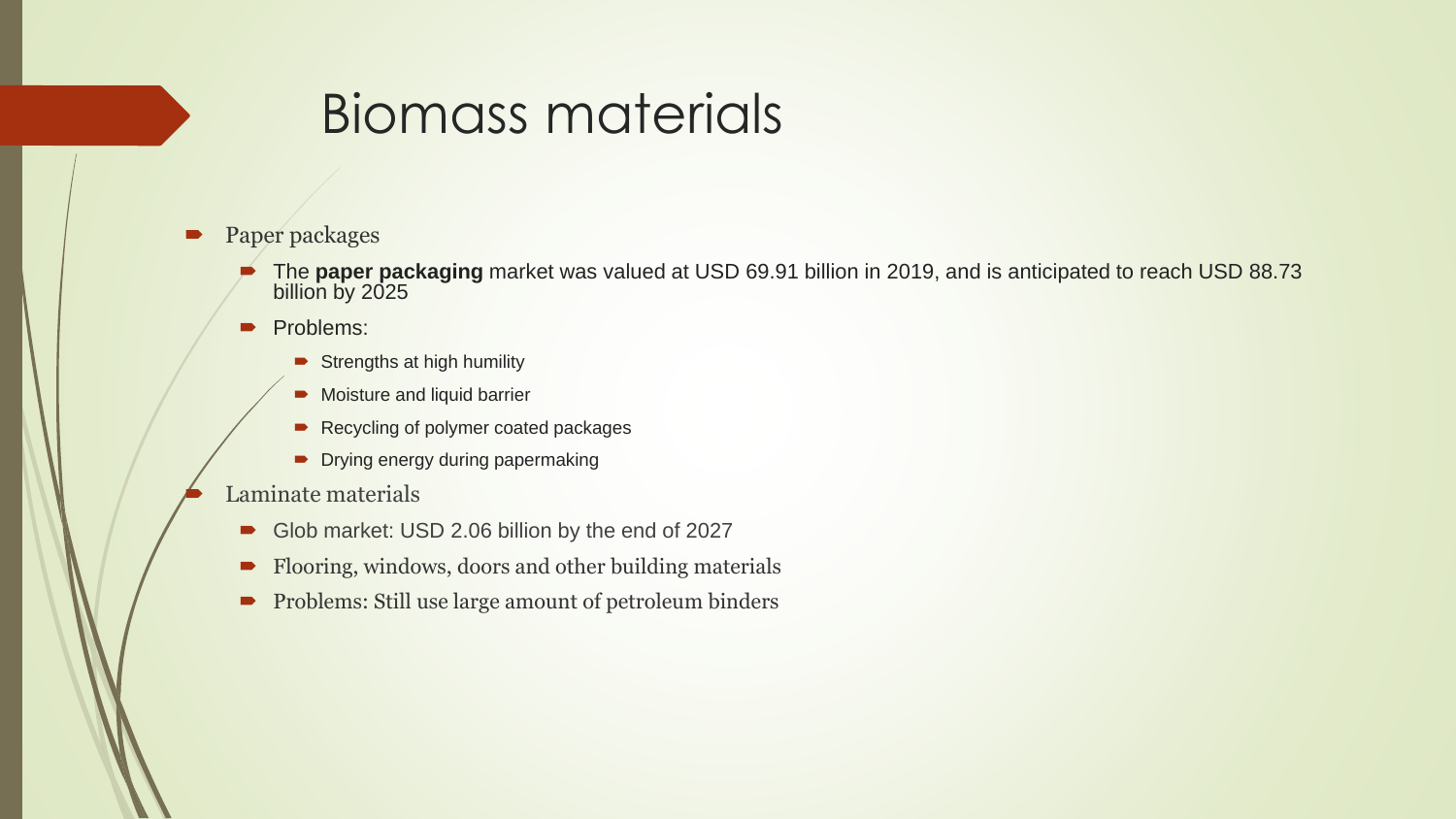- Composites: Biomass fibers, particles and chars for reinforcement:
	- Compatibility: the best performance can be achieved by surface modification
	- **Increasing biomass contents: high biomass fillers reduces physical strengths, elastic** and thermosetting properties of the polymers
	- Biodegradability of biomass is reduced when it is introduced into petroleum polymer composites
- Plastics from biomass materials
	- Poor elastic properties
	- Moisture sensitivity
	- Chemical grafting or modification: harmful organic solvents are used
	- Not processible: Cellulose and lignin cannot be melted; There are only limited solvents available so the processability of cellulose and lignin is poor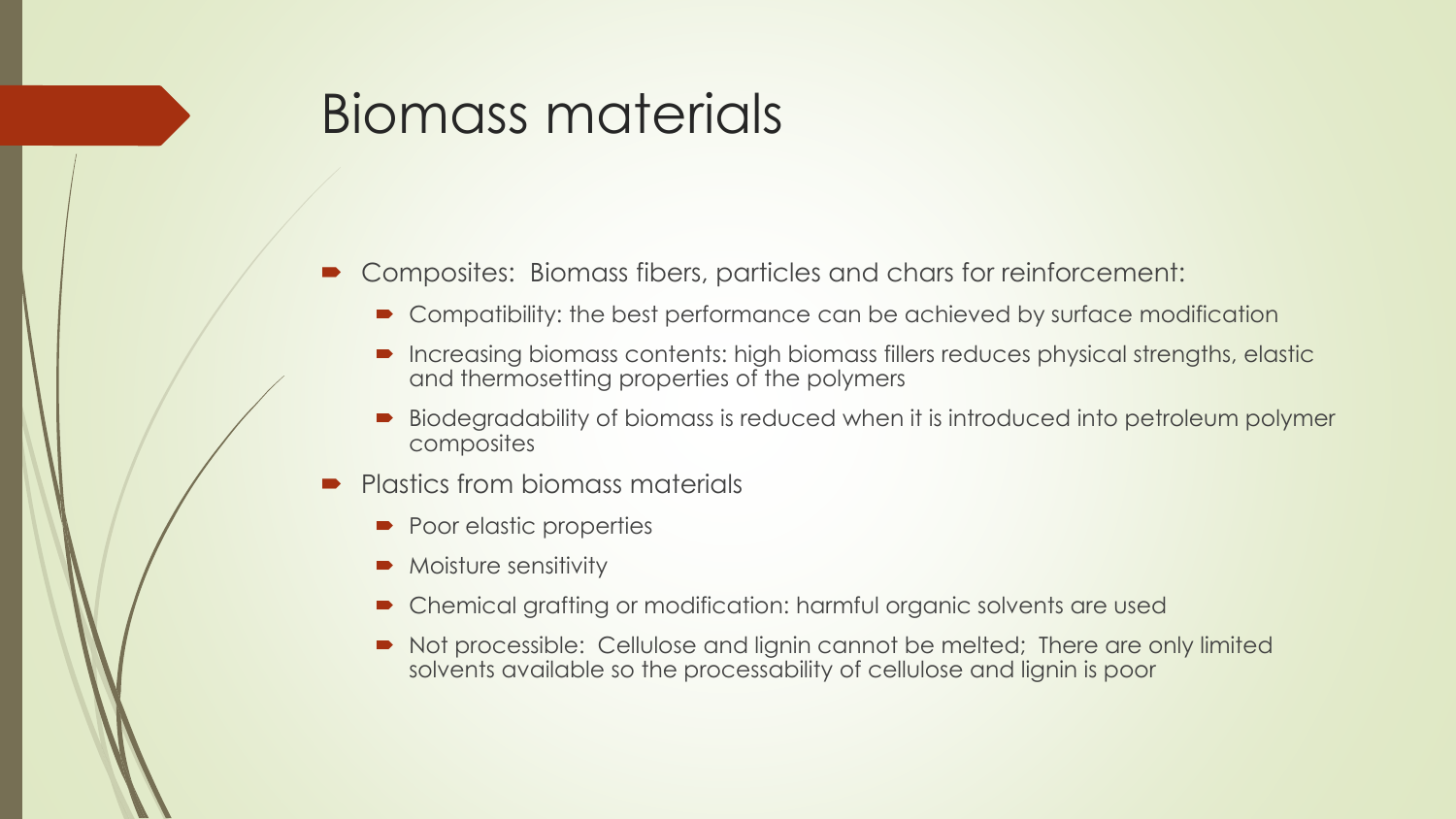- Cellulose fibers:
	- Regenerated cotton fibers are the only commercially available fibers: environmental problems
	- Wet spun cellulose nanofiberils to make cellulose ropes shows some unique properties, but the cost is very high, and is still not available for large scale production
- Carbon fibers from lignin and cellulose
	- The strength is still lower than that from polymers such as polyacrylonitrile
	- Impurity, broad molecular weight distribution, branched lignin structure, etc. affect the fiber strength significantly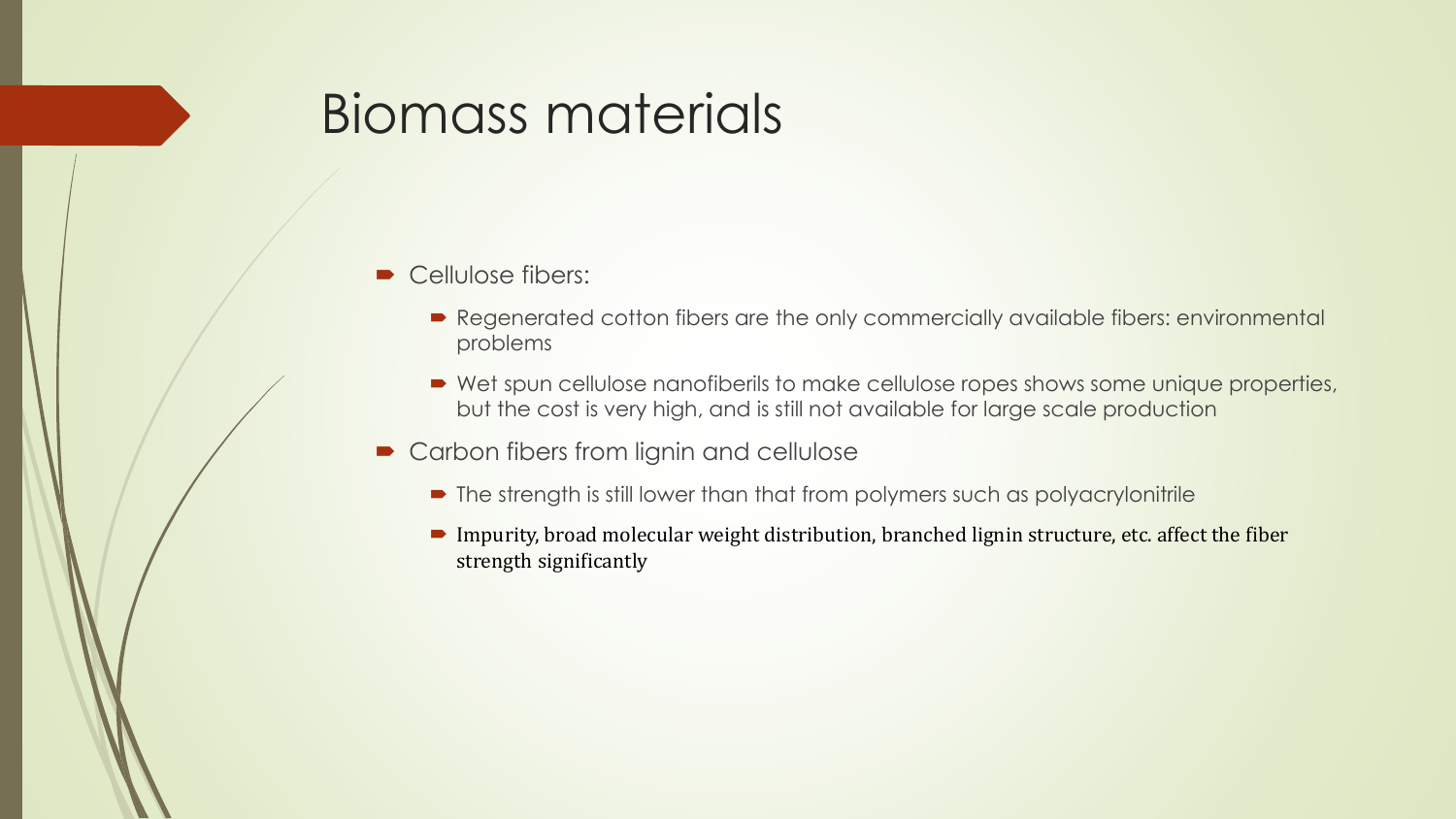#### **Foams:**

- Lignin reinforced polyurethane (PU) is one of the good approaches to make partially sustainable foams
- **D** Lignin will reduce PU strength if lignin content is higher that 15%.
- **D** Lignin addition will change soft PU foam to rigid.

#### • Nanomaterials

- Nanocellulose fibrils (CNF) and crystals (CNC) are unique sustainable materials that have been used as polymer reinforcement, barrier films, biosensors, supercapacitors, solar cells, absorbents, coatings, paper additives etc.
- Nanocellulose is hydrophilic so its compatibility with hydrophobic polymers as well as its sensitivity to moisture are disadvantages: surface modification is commonly needed
- Lignin nanoparticles have also been reported, but their applications have been reported
- Starch nanoparticles have been used in paper wet end, food additives, paper package binder and paper coatings